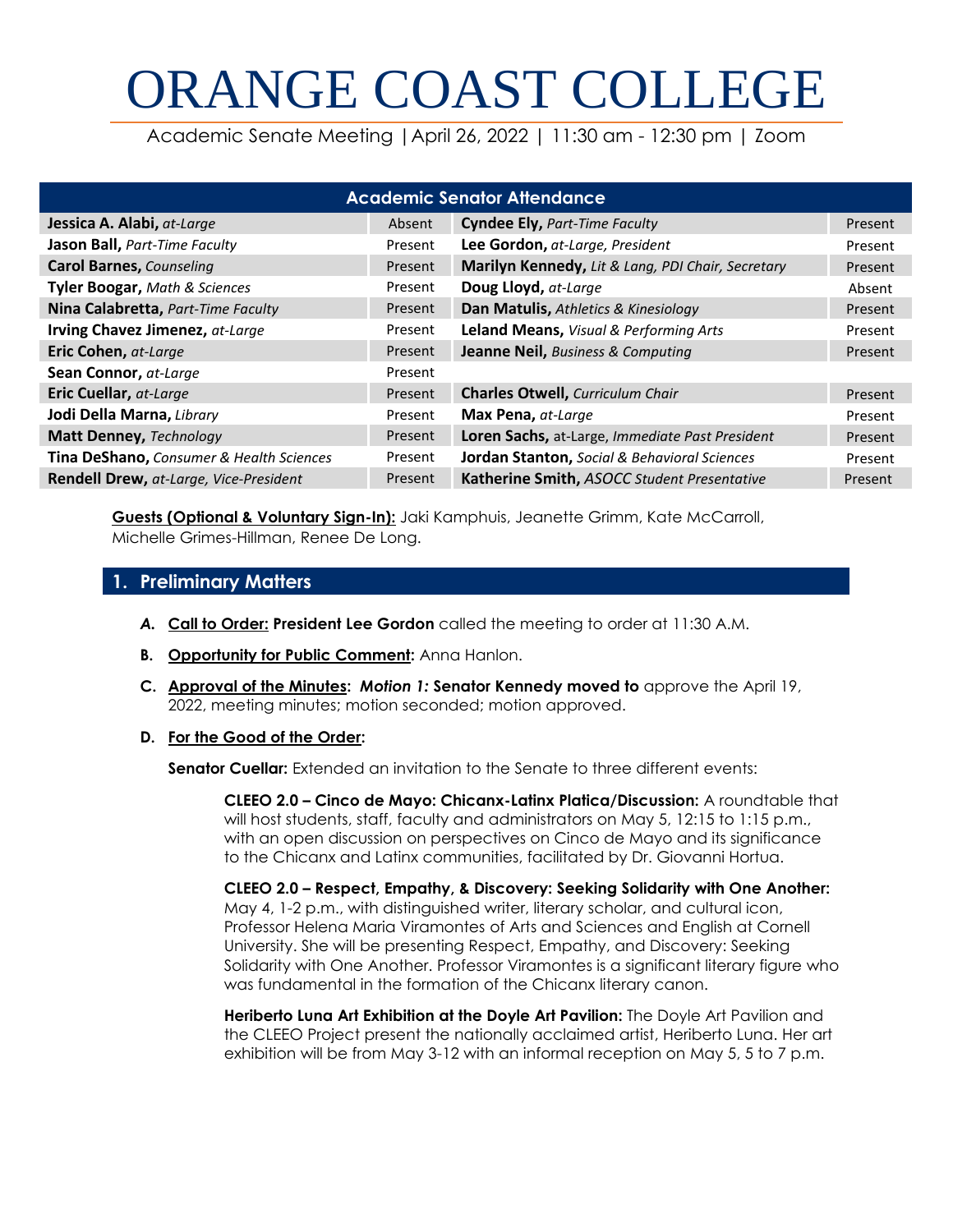### **2. Consent Agenda:**

**Point of Order 1: President Gordon** explained that two senators requested that items be removed from the Consent Calendar: the EEO & Equity Advisory Committee and all the tenuretrack committees, and so they will be removed.

There are two open slots on the EEO & Equity Advisory Committee, three faculty who have applied for them, so those names will be drawn from the hat at the E-Board meeting today [and placed on the Consent Calendar next week]. There was a call sent out for the tenure-track committees and we ranked the respondents and put them on the agenda for today, but it was not fully in compliance with the rules of the Senate [\[Committee Member and Task Force Volunteer Appointment Selection Process Resolution](http://www.orangecoastcollege.edu/about_occ/AcademicSenate/Agendas%20and%20Minutes/Committee%20or%20Task%20Force%20Selection%20Resolution%20Final%20Approved%20Resolution%20from%20February%2013%202018.pdf) and [CFE Contract 8.5.c \(1\): one tenured faculty member appointed by the Senate from outside of](http://www.orangecoastcollege.edu/about_occ/AcademicSenate/Agendas%20and%20Minutes/Committee%20or%20Task%20Force%20Selection%20Resolution%20Final%20Approved%20Resolution%20from%20February%2013%202018.pdf)  [evaluatee's discipline,\]](http://www.orangecoastcollege.edu/about_occ/AcademicSenate/Agendas%20and%20Minutes/Committee%20or%20Task%20Force%20Selection%20Resolution%20Final%20Approved%20Resolution%20from%20February%2013%202018.pdf) so in the E-Board today we will draw the names from the hat for each tenure-track committee and select one Senate representative for each; these will go on the consent calendar for next week.

**Point of Order 2: Senator Kennedy** noted that the Curriculum Committee Social and Behavioral Sciences (SBS) representative does not need to be on the Consent Agenda, as that is an elected-by-the-division position and does not require Senate approval. The Curriculum Committee SBS representative was removed, as that person was elected by the division.

**Temporarily Relinquishing the Chair: President Gordon** noted that there are three positions for senators-at-large, and since he is one of two volunteers, he was handing the gavel for this vote over to **Vice-President Drew.** Vice-President Drew announced the positions on the Consent Agenda for acclamation:

**Senators at-Large:** Lee Gordon & Loren Sachs

*Motion 2:* **Senator Kennedy moved to** approve the consent agenda for the senators at large; motion seconded; motion approved. Vice-President Drew returned to gavel to President Gordon to proceed with the meeting.

## **3. Officer, Senator, & Committee Reports**

#### *A.* **President and Vice President's Reports***:*

#### **President Gordon's Report:**

**Summer Courses:** Stated that two important courses are on the summer 2022 class schedule: (1) There is a new program on non-profit management and one of its courses, Non-Profit Accounting, is scheduled with Professor Ely, Tuesday evenings, 6:30 p.m., for five weeks starting on June 14. (2) Professor Rudmann will be teaching HIST A198 - The World at War, which is on World War I and World War II. The course meets Monday through Thursdays, at noon, June 13th through July 7th.

**Faculty Hiring:** When the Office of Instruction had checked enrollment records and the viability process records, it was verified that there has been low enrollment for Electronics and so there was concern about the ability to offer a full load in electronics instruction if a full-time faculty member is hired. In discussions with the College President and the Vice-President of Instruction, Vice-President Drew and President Gordon agreed that it is in the best interests of the college to make a change in one of the positions slated for full-time faculty hiring this year. They will not be hiring an electronics instructor this year but to fill the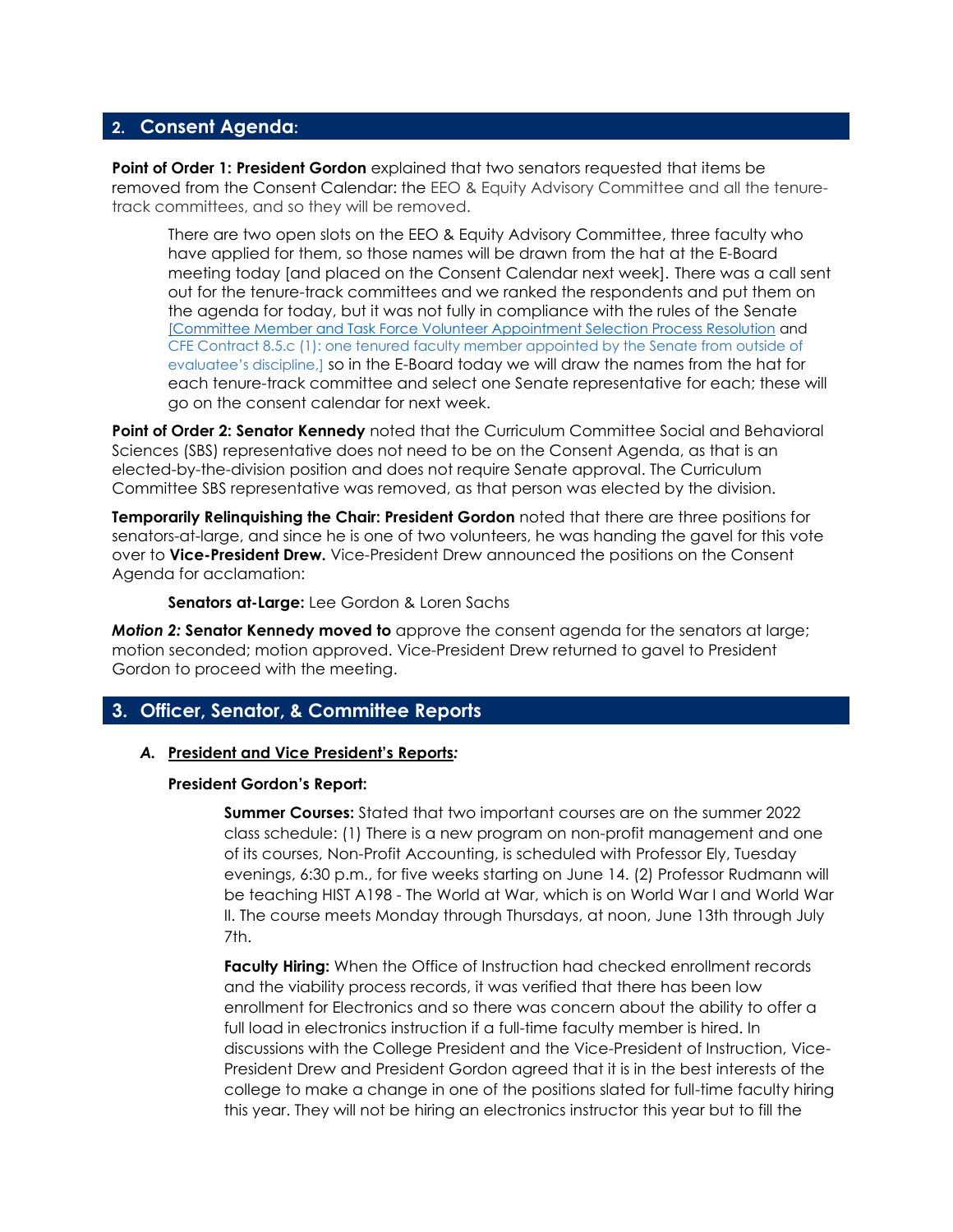thirteenth and final position, the College President has agreed to turn to the next ranked position on the full-time hiring prioritization table and hire a philosophy professor. He thanked President Suarez for her cooperation. Due to the urgency of time, President Gordon will ask the Executive Board to designate a member of the Senate to serve on the philosophy tenure review committee at today's Eboard meeting. [\[Committee Member and Task Force Volunteer Appointment Selection](http://www.orangecoastcollege.edu/about_occ/AcademicSenate/Agendas%20and%20Minutes/Committee%20or%20Task%20Force%20Selection%20Resolution%20Final%20Approved%20Resolution%20from%20February%2013%202018.pdf)  Process Resolution and CFE Contract 8.5.c (1) (d): [One tenured Faculty Member](http://www.orangecoastcollege.edu/about_occ/AcademicSenate/Agendas%20and%20Minutes/Committee%20or%20Task%20Force%20Selection%20Resolution%20Final%20Approved%20Resolution%20from%20February%2013%202018.pdf)  [appointed by the Senate from outside of the evaluatee's discipline](http://www.orangecoastcollege.edu/about_occ/AcademicSenate/Agendas%20and%20Minutes/Committee%20or%20Task%20Force%20Selection%20Resolution%20Final%20Approved%20Resolution%20from%20February%2013%202018.pdf).]

**COVID Mandates**: In a four-to-one vote, the Coast District Board of Trustees voted Wednesday to shift Board the policy language *from* "mandates" *to* "strongly recommends" masks, testing and vaccine COVID 19 mitigation strategies — to be effective June 1st. There will no longer be mask or vaccine mandates in the summer. Chancellor Weispfenning said that "Given the difficulty of maintaining an ongoing testing protocol, continued enforcement of a vaccination mandate would have diminishing returns and rising costs." The Chancellor also predicted that if the District did not adjust its COVID policies, approximately 30% of Coast District students would attend a different set of community colleges outside of the CCCD.

#### **Vice-President Drew's Report:**

**DEIA Plan:** Stated that today we will be discussing the DEIA Plan. They are finishing up the input for the plan. This is the first time that the college designed a plan like this; it is a very significant step. All senators should have had the opportunity to review the plan. As a member of the President's Taskforce on Equity and Inclusion there was a discussion at the last meeting on how to collect the feedback and how it will be brought back. The Office of Institutional Effectiveness is responsible for analyzing the feedback and sending it out to the leads. He would like to see a higher response on faculty feedback. This is their chance to have tangible input that is being heard. This will also be part of the Educational Master Plan.

**Point of Order 3:** Senator Kennedy noted that the E-Board does not have the philosophy professor appointment volunteer names, but we do have a draw at the E-Board today for all the tenure-track committee members and since there are more volunteers than tenure committee positions, we will have somebody from those volunteers who we can put on that committee and that way everybody knows it will be done at the meeting.

#### **B. Union/Bargaining Unit Report – CFE President Rob Schneiderman:**

CFE President Schneiderman stated that they have not had any additional negotiations on Competency-Based Education with the District, as the session was canceled last Friday. There is a session scheduled for this upcoming Friday and there is an additional issue now: there is a little trouble determining minimum qualifications for one of the positions that is being hired right now. He is concerned because HR said in an email that determining minimum qualifications "was not solely faculty purview."

#### **C. Academic Freedom Committee Report—Co-Chair Marilyn Kennedy**

**Co-Chair Kennedy** stated that she would summarize the longer Academic Freedom (AF) Committee report she is submitting to the Senate for the record [see full report in the Appendix at the end of these minutes]. The AF Committee met twice in the last three weeks. They met first on Competency-Based Education (CBE). The decision at that meeting was to ensure faculty academic freedom, CBE education *must* go through the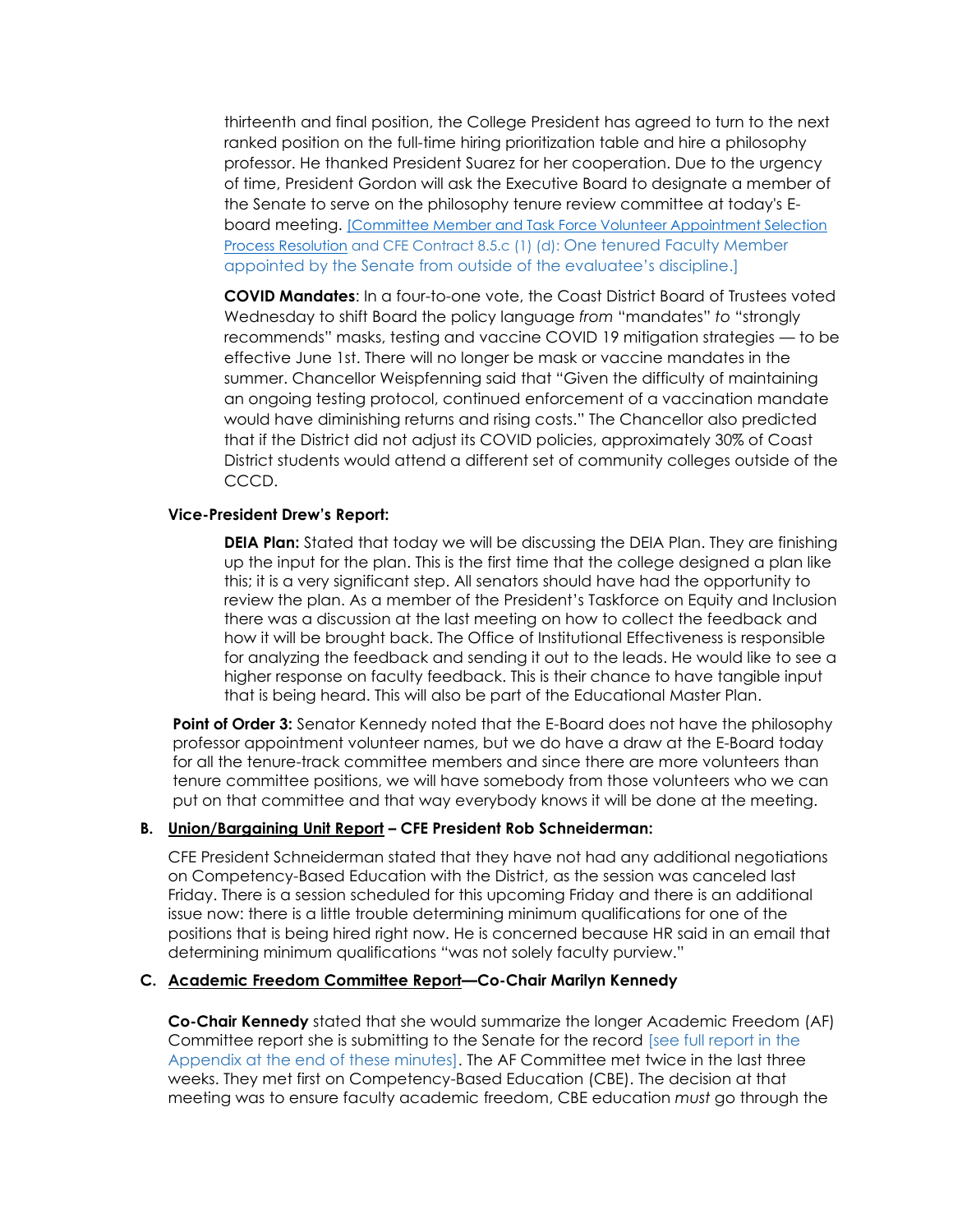OCC curriculum process and that any CBE be taught only by OCC full-time or part-time faculty. The union should deal with any compensation issues.

They AF Committee also met last week to discuss the Diversity, Equity, Inclusion, and Accessibility Plan as per its impacts on academic freedom. They committee is in dialogue with the Foundation for Individual Rights and Education [\(FIRE\)](http://www.thefire.org/) about two aspects of this issue: academic freedom and First Amendment rights. The AF Committee reviewed the whole plan and focused on areas that had to do with those issues:

- 5.1.3 Design a syllabus review process with peer and student reviews, reviewing every faculty member's syllabus
- 2.1.2 Provide anti-racist learning and include this as part of the evaluation process
- 2.1.4 Create required training

Overall academic freedom and constitutional rights were reviewed; they are two separate issues. The discussion and analysis that followed focused on the syllabus as a faculty member's intellectual property. **Emeritus Professor Arismendi-Pardi** was at the meeting discussing that in detail. Requiring a mandated personal statement in a faculty member's syllabus and having it peer reviewed by faculty and students removes that faculty member's academic freedom, intellectual property, and also takes away from the intellectual classroom environment necessary for faculty and class discussions of difficult subjects. This is also true of any evaluation based on this. In addition, as a faculty member has individual constitutional rights and therefore required statements violate the faculty member's individual First Amendment rights by compelling speech via a government entity, as OCC is a public college.

Secondarily, there was a discussion and analysis on mandated training and there was no disagreement about mandated training per se. The concern is that there would be backlash to this training, as research is showing this to be the effect and was discussed in the last two weeks in the *Washington Post and the New York Times* and other places. Additionally, training that might require a faculty member's agreement with a statement or belief to complete or certify the training is compelled speech and that would not be acceptable.

There is a long statement in the full AF Committee report about the need for diversity, equity, inclusion, and accessibility. It is important, essential, and valued. There is a statement from the American University Senate about that, as well as the Academic Freedom Alliance. The AF Committee is also communicating with FIRE about these two issues that have to do with academic freedom and First Amendment rights to continue to have the diversity, equity, and inclusion process move forward but in a way that works so that it does not violate those two important freedoms.

**D. Faculty Handbook Subcommittee - Vice President Drew**: Reported that the subcommittee met on April 20. That is the last meeting of the semester. They have made a lot of recommendations, collectively and individually, to implement the handbook. He will have a full report at the end of the semester with the major recommendations that they are making to the VPI Office to include in the handbook.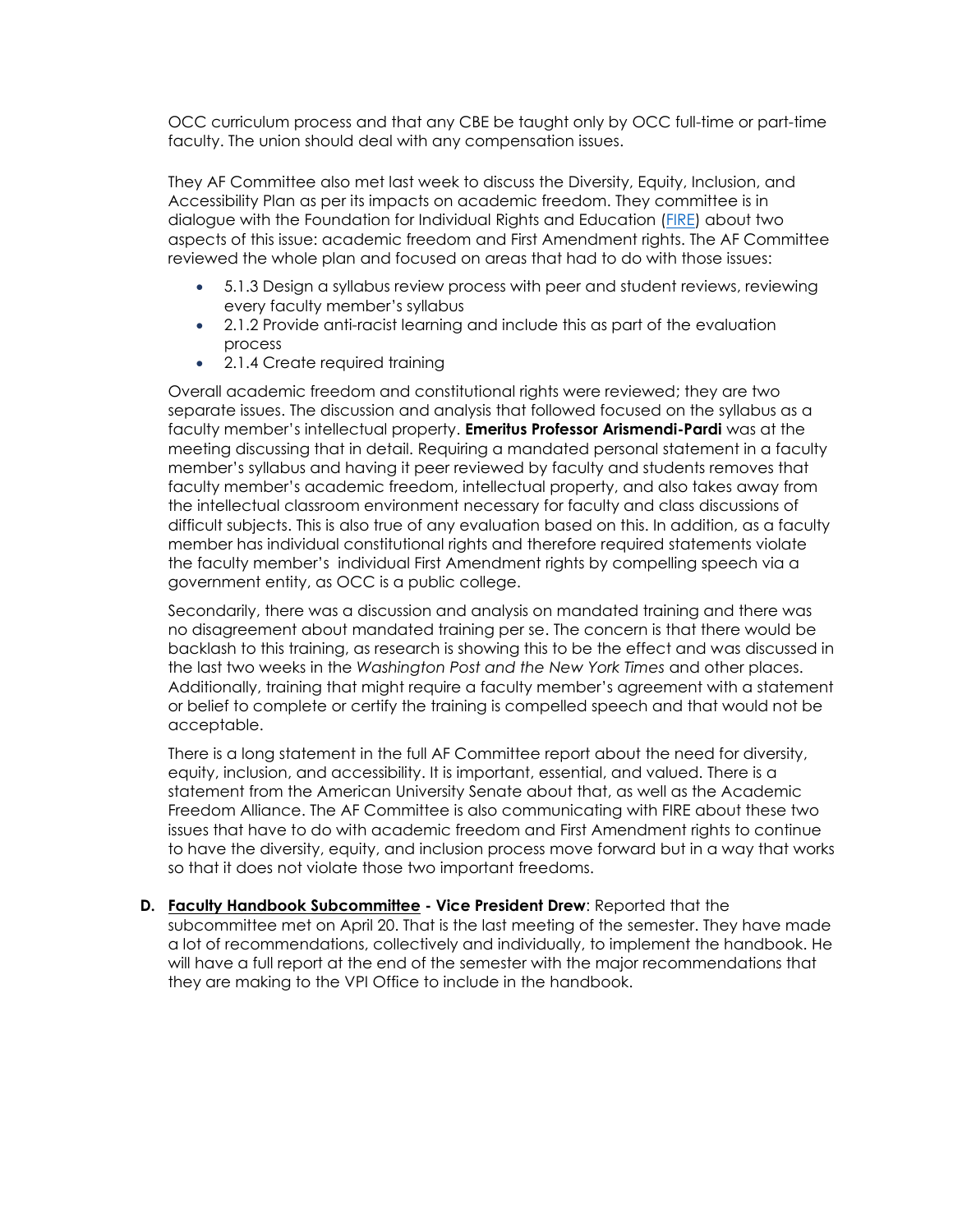#### **A. Diversity, Equity, Inclusiveness, and Accessibility (DEIA) Task Force Report:**

**Vice-President Drew:** Stated that as a part of the President's Taskforce in Equity, Diversity, Inclusion, and Accessibility, they spent a lot of time going through the plan that was first presented to the Senate three weeks ago.

**Professor Anna Hanlon:** Shared a PowerPoint Presentation and noted that previously, they came to the Senate on April 5 and requested feedback through a Google form specific for the faculty. The plan was to return to this meeting, review the feedback, and get a potential endorsement.

In terms of the data, because of the complexity of the feedback, the DEIA Taskforce has asked that the research analysts at the Office of Institutional Effectiveness conduct the qualitative analysis of the feedback and they can report back key themes and clusters of ideas to the DEIA Taskforce for consideration. This provides a variety of benefits. First, the analysis will be completed by those who are truly trained in qualitative analysis. It keeps the data very secure, supporting the DEIA Taskforce's intention of keeping the feedback anonymous and confidential. By having them do it and then reporting back their analysis to the DEIA Task Force, it is a better way to go.

This is still a draft, and they are also asking for an endorsement [of the draft]. If there is feedback that results in any significant change to the document, they will return in the fall with that for additional vetting of that document and ask for a second endorsement.

She reiterated Dr. Suarez's commitment to the faculty purview over the areas of 10+1. She has repeatedly reminded the Taskforce about that purview, and she is genuine in her asserting that and making sure that that happens. As of today, they have received 36 responses, 69% of those are from full-time faculty and 30% from part-time faculty [Per the [OCC Atlas,](https://prod.orangecoastcollege.edu/about/documents/occ-atlas-2020-2021.pdf) OCC has 736 faculty members.] In terms of the outcome of the review, there were 34 of the 36 that responded. Those responses split in terms of feeling that there needed to be revisions or some revisions and recommendations.

**President Gordon:** Asked for clarification as to what is going to happen to the commentary that comes out of the Senate meeting today. Is it correct that because the Office of Institutional Research has quantitative analysis skills that they are going to be the parties to filter the responses that come today and to decide which ones make it through and which ones do not?

**Professor Hanlon:** Stated that "filter" is not the correct term. They are trained in analysis, so they are going to look at the data because it is complex. That is not saying that Dr. Drew and she could not do it and it is also something that they can be part of because with the comprehensive evaluation of processes they had a quantitative data collection that Kelly Holt and she participated in. However, their role is not to filter.

**President Gordon:** Stated his concerns are that the Senate will have specific objections that are going to be raised to this report and those will be clustered. Those clusters may, in fact, filter and bury the individual responses into a categorical response. He believes this is a qualitative not a quantitative issue. Instead of using this clustering method which has been used before at OCC, where responses disappear into clusters, that they use a qualitative response system so that the Senate can know that the points made will make it through.

**Professor Hanlon:** When they talk about clusters, they might find that there is a cluster that says, "a change in the language." For example, Senator Kennedy made the comment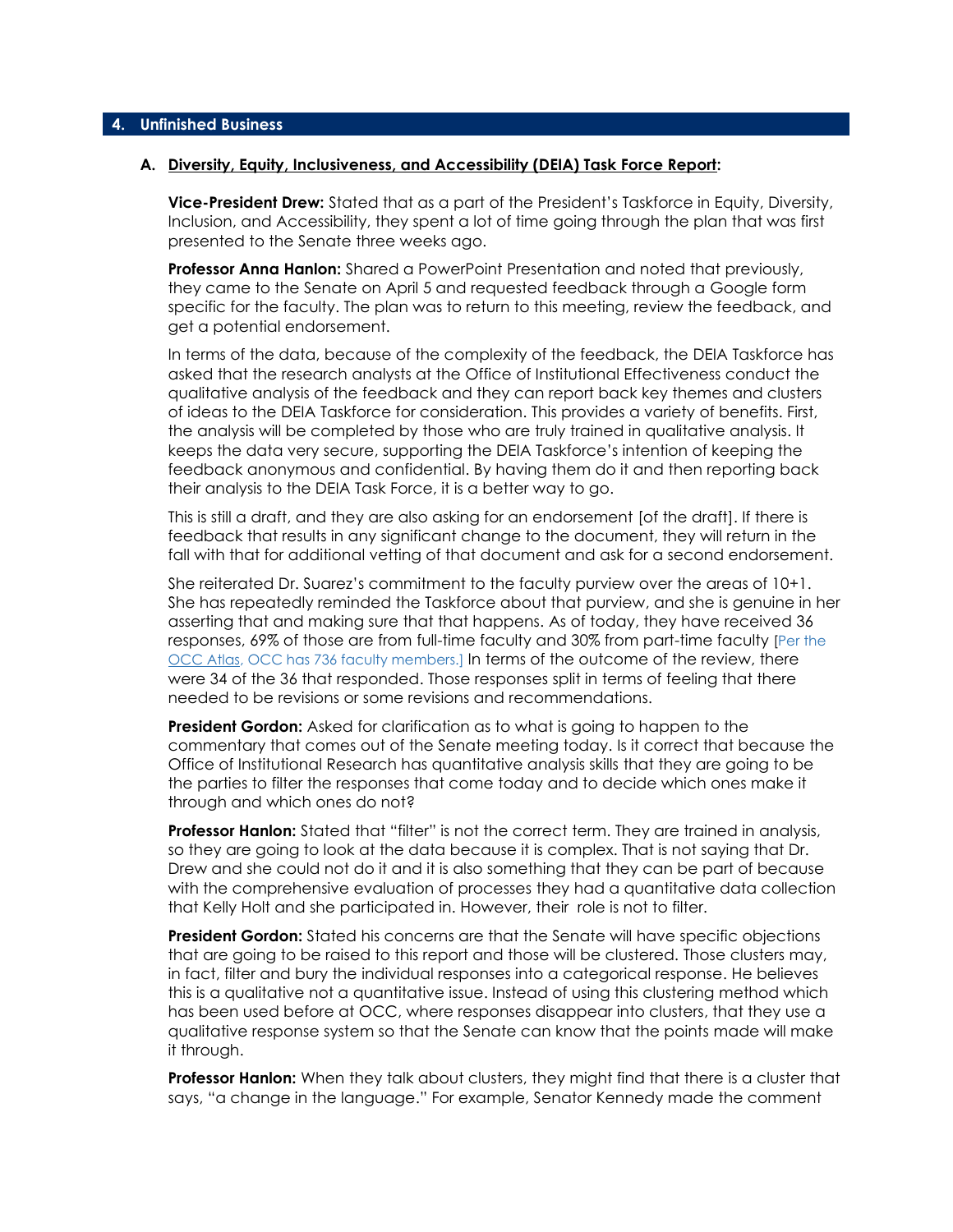about a requirement of training, so there might be a recommendation to change that word to optional or there might be recommendations to add verbiage regarding academic freedom. Those might be clustered in terms of changes in the text, but then under that, they would list all the individual changes. They are different recommendations for changes in the language.

**President Gordon:** Does not prefer the clustering process as he has been through the clustering process at OCC and has seen where specific individual requests disappear into the clusters. This is too important for that. These issues should be taken up and considered by the committee on merit. The Senate should not yield its purview to a clustering process outside of the Senate's control. If necessary, the Senate can delay the process by having the Senate take all of the analysis and have a separate meeting of the Senate and have all of the issues held. He does not want to see these items disappear in the clustering process which he has seen happen before at OCC. This is too important to allow that to happen.

**Professor Hanlon:** Asked what the recommendation is so she can take that back to the DEIA Taskforce.

**President Gordon:** A different system than the clustering method.

**Vice-President Drew:** Made the recommendation not to vote on this item today and have it brought back next week on May 3. That would also give the faculty more time to look the document over and consider President Gordon's input about the clustering methodology. As Professor Hanlon stated, they do not tell the Institutional Effectiveness Office what to do or how to package their research and present out. The hope is to get the direct input and put it down because if they do that, they will still have that quantifiable information to the clustering effect. These statements and concerns will be brought to the Taskforce.

**Professor Hanlon:** Stated that the feedback received from reviews so far is split in terms of deletions, additions, or other edits. She went over the demographics of the responses today. The feedback link will be put on chat again.

**Senator Kennedy:** Added that there are issues in terms of academic freedom and First Amendment compelled speech in public education. Even if everybody thought those were great ideas, it does not eradicate the fact that there are still constitutional rights that would be violated. There are a lot of things in the proposal that are great and the in the Academic Freedom Committee we discussed that we want this to be successful.

**Professor Hanlon:** Thanked Senator Kennedy for her comments and noted that there are other documents on campus that have academic freedom statements in them, to make sure that their processes are not meant to trump any academic freedom rights. She added that the plan is a broad general view. The Academic Senate is identified as being the lead. The Senate will determine how the details will be implemented and what actions will be taken.

**Vice-President Drew:** Reviewed each one of the goals and objectives of the DEIA plan and commented on the recommendations made to improve those and how they are attached to the Educational Master Plan. He reviewed the first goal to create and sustain a diverse and equitable infrastructure, increase the diversity of hiring committees and recruitment and mentoring of new employees, plus others aspects to create this infrastructure throughout the college. This will be back on May 3 for a vote on endorsement.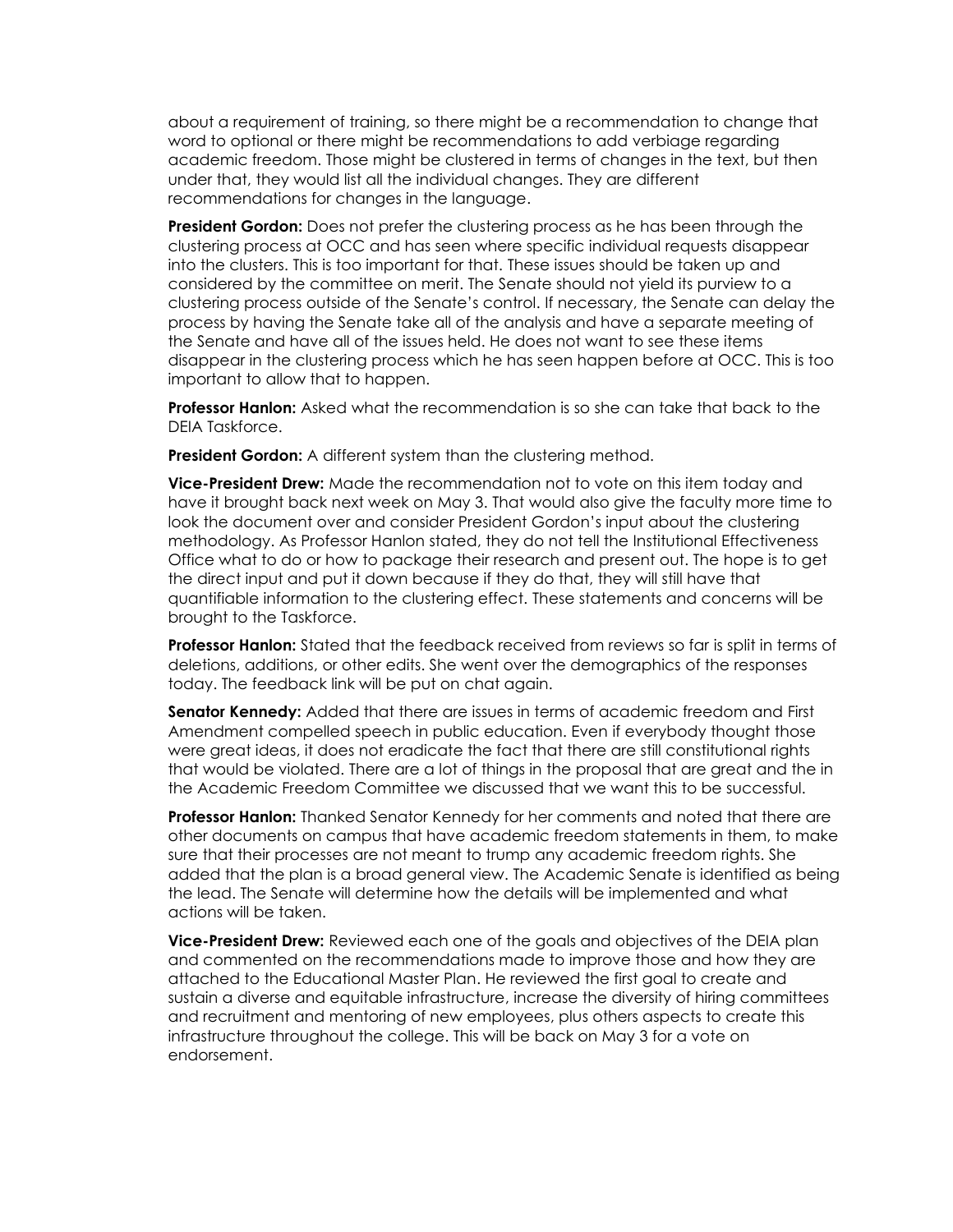#### **B. Competency-Based Education (CBE)/Coast District – Loren Sachs & Charles Otwell**

**President Gordon:** Asked President Emeritus Sachs and Curriculum Chair Otwell to further comment on the extent to which there had been the realization on the part of OCC faculty leadership at the time that this CBE item was first advanced, about a year ago, and whether there was an understanding of the scale of the idea and provide a bit of a historic retrospective.

**President Emeritus Sachs:** Stated that it has been about a year-and-a-half ago since this topic stated first being discussed at the District; it was something that the District was just exploring. The fear then was that they were going to do something district-wide and that would not be something acceptable because each college was unique, each college had their own curriculum committee, etc. The idea of a one-size-fits-all was never part of it. There is now a perception at the District that all three colleges have known about this proposal to the policies all along and that is not the case. This is not what the Senates at GWC and OCC agreed to.

**President Gordon:** Reiterated Senator Sachs' point which is that the narrative from the District now is why are the OCC and GWC academic senates revisiting this issue now? This is a settled matter. This was presented to the colleges more than a year ago so why are they doing this? A year ago, OCC and GWC never indicated an acceptance of this initiative, and they had no idea the scale with which it was going to be proposed to be implemented.

**Curriculum Chair Otwell:** What came up about a year ago was Credit for Prior Learning. We were worrying about the District trying to dictate to OCC how its processes should work. Competency-Based Education came out much more recently. We have known about the statewide senate push on this for over a year, but he did not know anything about Coastline's plans until very recently. They did have a District curriculum meeting last week where he asked the chairs from Coastline about this, and they did not know that much about it either yet. They are thinking that curriculum-wise, there will be an addendum for a competency-based education option for a course. They will do it with the addendum process, which would make sense because then they can ask for separate approval of the addendum as a piece of curriculum. At this point that is all he knows about CBE.

**Senator Kennedy:** As the OCC representative at the Board Policies and Administrative Procedures (BPAP) meeting on Friday, I will be required to vote on this. My take is that the Senate wants me to vote "no." Do you want me to request changes, as well? In response to a request from President Gordon, she noted that the faculty vote is not predominant on the BPAP committee, and this CBE issue is primarily and faculty purview issue. She is concerned about that. This affects all teachers everywhere on campus. We need a stronger voice.

**President Gordon:** Stated the relative voting strength of faculty on that important districtwide board policy and administrative procedures committee in terms of the representatives of the OCC and GWC Academic Senates, etc., indicates a weakness in shared governance at the district level, not at the college level. They have vigorous shared governance and effective shared governance at the college level. Even though the District is under the same laws and structures as the College, the College, in fact, is a unit of the District. In this case where there seems to be clear opposition by the faculties of the two colleges which combined represent a substantial majority of the entire District are not able to have their voice heard effectively because of the structure of this District committee. In the next academic year, it might be worthwhile to look at a way to have more effective shared governance at the level of the Coast district.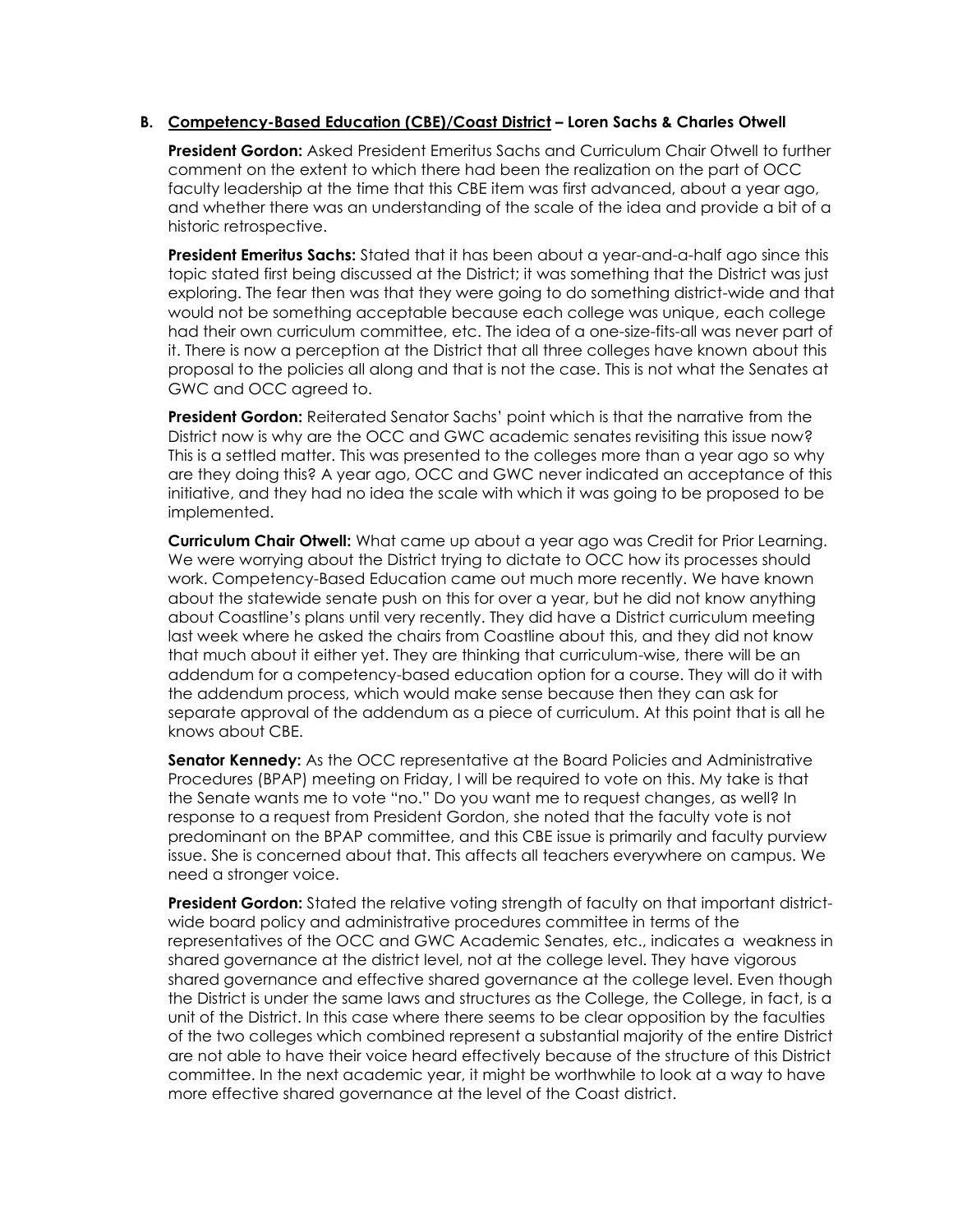**C. Fall Flex Day: Faculty Ideas – Vice-President Drew:** Not enough time to go over this agenda item. This will return next week

#### **5. New Business**

No items under new business.

# **6. Adjournment of the Regular Meeting**

**President Gordon** adjourned the meeting at 12:29 p.m.

#### **7. Approval of the Minutes:**

**MINUTES:** First draft written by Beatriz Rodriguez, Administrative Assistant to the Senates. Revision of first draft and Senate-approved drafts written by Senate Secretary, Marilyn Kennedy, who also distributes the final Senate-approved version to the Chancellor, Board of Trustees members and secretary, union presidents, GWC and Coastline Academic Senate presidents, OCC College President and faculty as per OCC Senate bylaws.

| <b>Motion 1</b>                                                                                               | <b>Motion 2</b>   |                                                                    |  |
|---------------------------------------------------------------------------------------------------------------|-------------------|--------------------------------------------------------------------|--|
| 4/19/22<br>Minutes                                                                                            | Consent<br>Agenda | <b>Senate Membership</b>                                           |  |
| Please note that the Presiding Officer's vote shall be recorded as an abstention, unless breaking a tie vote. |                   |                                                                    |  |
| Absent                                                                                                        | Absent            | Alabi, Jessica A.: Senator-at-Large (2020-2023)                    |  |
| Aye                                                                                                           | Aye               | Ball, Jason: Part-Time Senator (2021-2022)                         |  |
| Aye                                                                                                           | Aye               | Barnes, Carol: Counseling Senator (2021-2024)                      |  |
| Aye                                                                                                           | Aye               | Boogar, Tyler: Math and Sciences Senator (2020-2023)               |  |
| Aye                                                                                                           | Aye               | Calabretta, Nina (Part-Time Senator (2021-2022)                    |  |
| Absent                                                                                                        | Absent            | Chavez Jimenez, Irving: Senator-at-Large (2021-2024) 11:49 arrival |  |
| Aye                                                                                                           | Aye               | Cohen, Eric: Senator-at-Large (2021-2024)                          |  |
| Aye                                                                                                           | Aye               | Connor, Sean: Senator-at-Large (2020-2023)                         |  |
| Aye                                                                                                           | Aye               | Cuellar, Eric: Senator-at-Large (2021-2024)                        |  |
| Aye                                                                                                           | Aye               | Della Marna, Jodi: Library & Learning Support Senator (2020-23)    |  |
| Absent                                                                                                        | Aye               | Denney, Matt: Technology Senator (2020-2023) 11:34 arrival         |  |
| Aye                                                                                                           | Aye               | De Shano, Tina: Consumer Health Sciences Senator (2020-2023)       |  |
| Aye                                                                                                           | Aye               | Drew, Rendell: Vice President, Senator-at-Large (2020-2023)        |  |
| Aye                                                                                                           | Aye               | Ely, Cyndee: Part-Time Senator (2021-2022)                         |  |
| <b>Abstain</b>                                                                                                | Abstain           | Gordon, Lee: President, Senator-at-Large (2019-2022)               |  |
| Aye                                                                                                           | Aye               | Kennedy, Marilyn: Secretary, Lit and Lang Senator (2019-2022)      |  |
| Aye                                                                                                           | Aye               | Lloyd, Doug: Senator-at-Large (2020-2023)                          |  |
| Aye                                                                                                           | Aye               | Matulis, Dan: Athletics and Kinesiology Senator (2020-2023)        |  |

# **Voting Tallies Chart**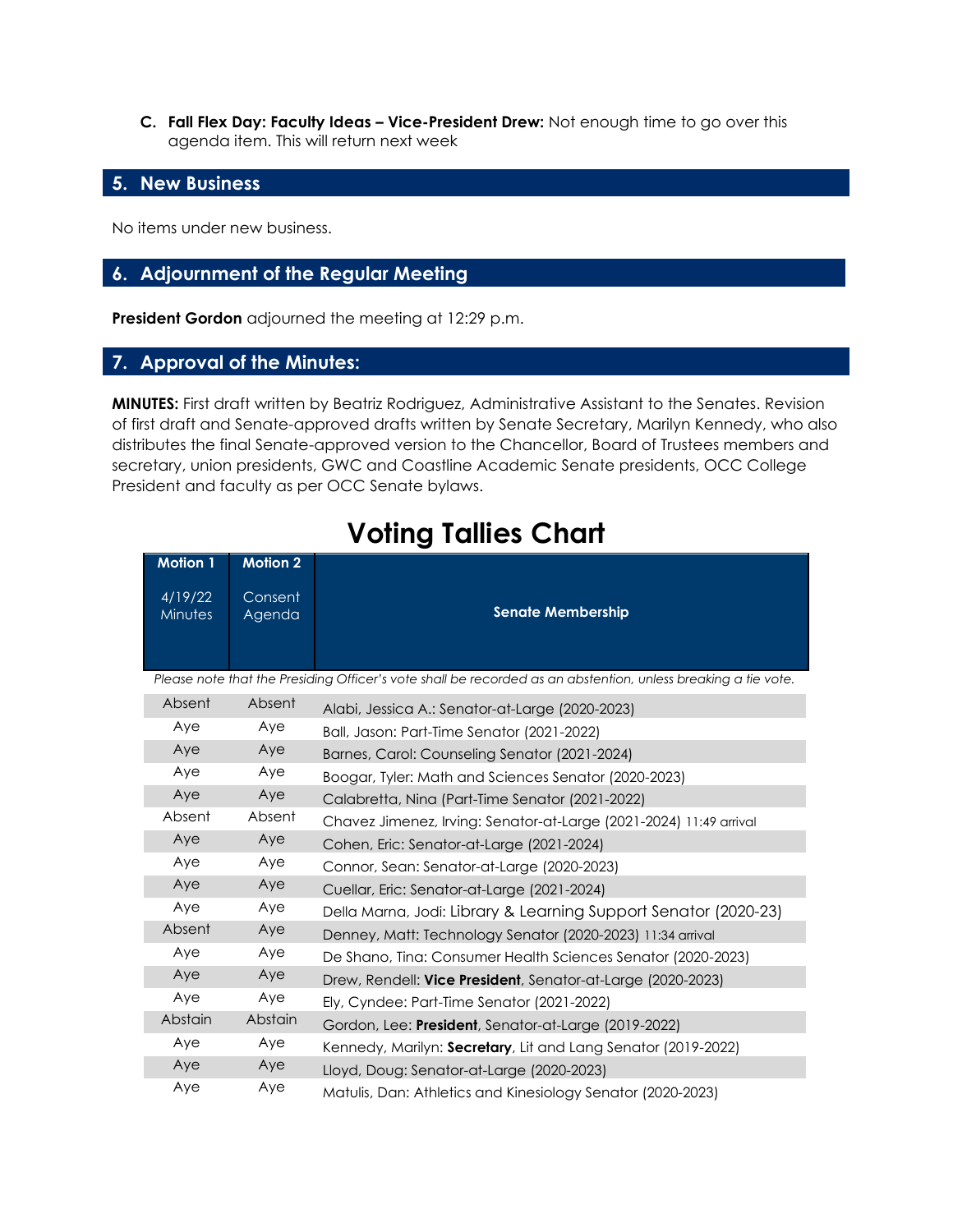| Aye | Aye | Means, Leland: Visual and Performing Arts Senator (2021-2024)       |
|-----|-----|---------------------------------------------------------------------|
| Aye | Aye | Neil, Jeanne: Business and Computing Senator (2019-2022)            |
|     |     | Otwell, Charles: Curriculum Chair (Non-Voting)                      |
| Aye | Aye | Pena, Max: Senator-at-Large (2019-2022)                             |
| Aye | Aye | Sachs, Loren: Senator-at-Large (2019-2022)                          |
| Aye | Aye | Stanton, Jordan: Social and Behavioral Sciences Senator (2019-2022) |

# **Appendix**

#### **Academic Freedom Committee Report and Statement**

There was review and discussion of the following portions of the OCC DEIA Plan that mandate particular positions or ideologies in the form of written or oral statements, per syllabi, syllabi peer review and student review, faculty evaluation, and required training:

- 5.1.3. Design syllabus review process with peer-review and standard rubric, involving students in the process of review.
- 2.1.2. Provide antiracist learning (accessible learning, accountability in evaluation, standard of DEIA)
- 2.1.4. Create required and compensated professional development and training programs that addresses culturally responsive curriculum and pedagogy for faculty. (OCC DEIA Plan, April 8, 2022)

Academic freedom and constitutional rights research was reviewed, with the subsequent discussion focused on two issues: (1) the academic freedom of the professor and (2) the U.S. First Amendment constitutional rights of the individual.

Discussion and analysis focused on the syllabus as a faculty member's intellectual property. Therefore, requiring a mandated personal DEIA statement in a faculty member's syllabus and having it peer reviewed or student reviewed for conformity to some standard violates a faculty member's academic freedom and also dismantles the intellectual classroom environment that facilitates the robust investigation of ideas. This is subsequently true of any evaluation based this. . Further, a faculty member has individual constitutional rights; therefore, this also violates the First Amendment rights of the faculty member by compelling speech via a government entity.

There was additional discussion and analysis on mandated training. We are not against mandated training per se, but research strongly suggests that the consequences will likely create a "backfire" effect (*Washington Post*, *New York Times*). However, training that would require a faculty member's agreement to an ideology or statement would result in additional removal of the faculty member's academic freedom and add an extra burden of individual loss of constitutional rights by compelling speech. These concerns bear more profundity at a public university [government entity], which must uphold First Amendment rights, by law.

The Academic Freedom Alliance acknowledges that

It is a serious intrusion on the freedom of speech of the faculty to mandate or otherwise direct that such statements must be included in individual course syllabi or otherwise adopted or embraced by individual professors. The inclusion of anti-racism statements in course syllabi must be voluntary and left to the conscience of individual professors.

Mandatory anti-racism statements currently being developed are in principle indistinguishable from myriad other statements of belief that university officials have